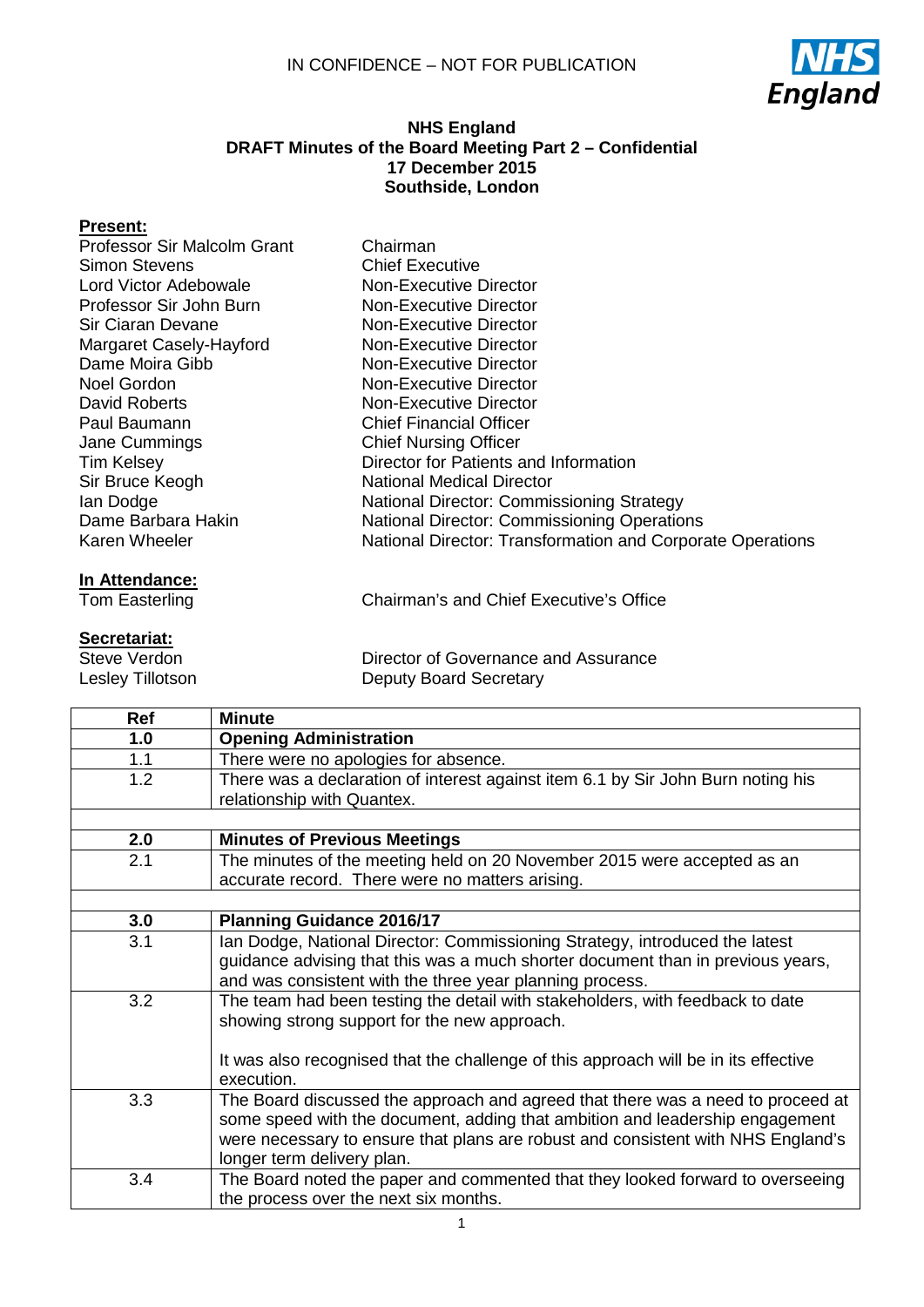$\Gamma$ 



| 4.0 | <b>Mandate Assurance Report</b>                                                                                                                                                                                                                                                                            |
|-----|------------------------------------------------------------------------------------------------------------------------------------------------------------------------------------------------------------------------------------------------------------------------------------------------------------|
| 4.1 | Ian Dodge, National Director: Commissioning Strategy presented this paper noting<br>that the assurance provided had been discussed at the December meeting of the<br>Audit and Risk Assurance Committee. The report was based on the previous<br>Mandate rather than the version that was published today. |
| 4.2 | The Board noted the report, agreeing that the process should now be more aligned<br>to the new Mandate and its different style.                                                                                                                                                                            |
| 5.0 | <b>NHS England Mandate</b>                                                                                                                                                                                                                                                                                 |
| 5.1 | The Board agreed that this item had been covered as part of their earlier<br>discussions.                                                                                                                                                                                                                  |
| 6.0 | Legacy of the 100,000 Genomes Project and integration into the Personalised<br><b>Medicine strategy</b>                                                                                                                                                                                                    |
| 6.1 | Tim Kelsey, Director for Patients and Information, introduced this item which had<br>arisen following a request from the Non-Executive Directors to discuss the impact<br>of the 100,000 Genomes Project and its integration into the personalised medicine<br>strategy.                                   |
|     | Mr Kelsey, who was attending his last meeting, proposed that Sir Bruce Keogh<br>should lead on this work going forward.                                                                                                                                                                                    |
| 6.2 | The Board noted the content of this paper, and agreed to nominate Professor Sir<br>John Burn to be the Non-Executive Director representative for this work, with an<br>invitation extended to other Non-Executive Directors to be involved as they wish.                                                   |
| 7.0 | Report from the Strategic HR and Remuneration Committee                                                                                                                                                                                                                                                    |
|     | The Board discussed the results of the latest staff barometer and the need to see<br>further improvements.                                                                                                                                                                                                 |
|     | It was noted that Dame Moira Gibb had agreed to take on responsibility for working<br>closely with both the Chairman and Karen Wheeler, National Director<br>Transformation and Corporate Operations, on this matter across the organisation<br>and to provide regular updates to the Board.               |
| 7.1 | The Board received the note of the meeting of the Strategic HR and Remuneration<br>Committee held on 20 November 2015.                                                                                                                                                                                     |
| 8.0 | Draft Agendas for Board Meeting in January 2016                                                                                                                                                                                                                                                            |
|     | The draft day plan and agenda for the Board meeting in January 2016 were agreed.                                                                                                                                                                                                                           |
| 9.0 |                                                                                                                                                                                                                                                                                                            |
|     | <b>Any Other Business</b><br>There were no further items of business.                                                                                                                                                                                                                                      |
|     |                                                                                                                                                                                                                                                                                                            |
|     | Date of Next Meeting: 28 January 2016, Southside, London                                                                                                                                                                                                                                                   |

## **Date of Next Meeting: 28 January 2016, Southside, London**

| Agreed as an Accurate Record of the Meeting |                             |  |
|---------------------------------------------|-----------------------------|--|
| Date:                                       |                             |  |
|                                             |                             |  |
| Signature:                                  |                             |  |
|                                             |                             |  |
| Name:                                       | Professor Sir Malcolm Grant |  |
| Title:                                      | NHS England Chairman        |  |